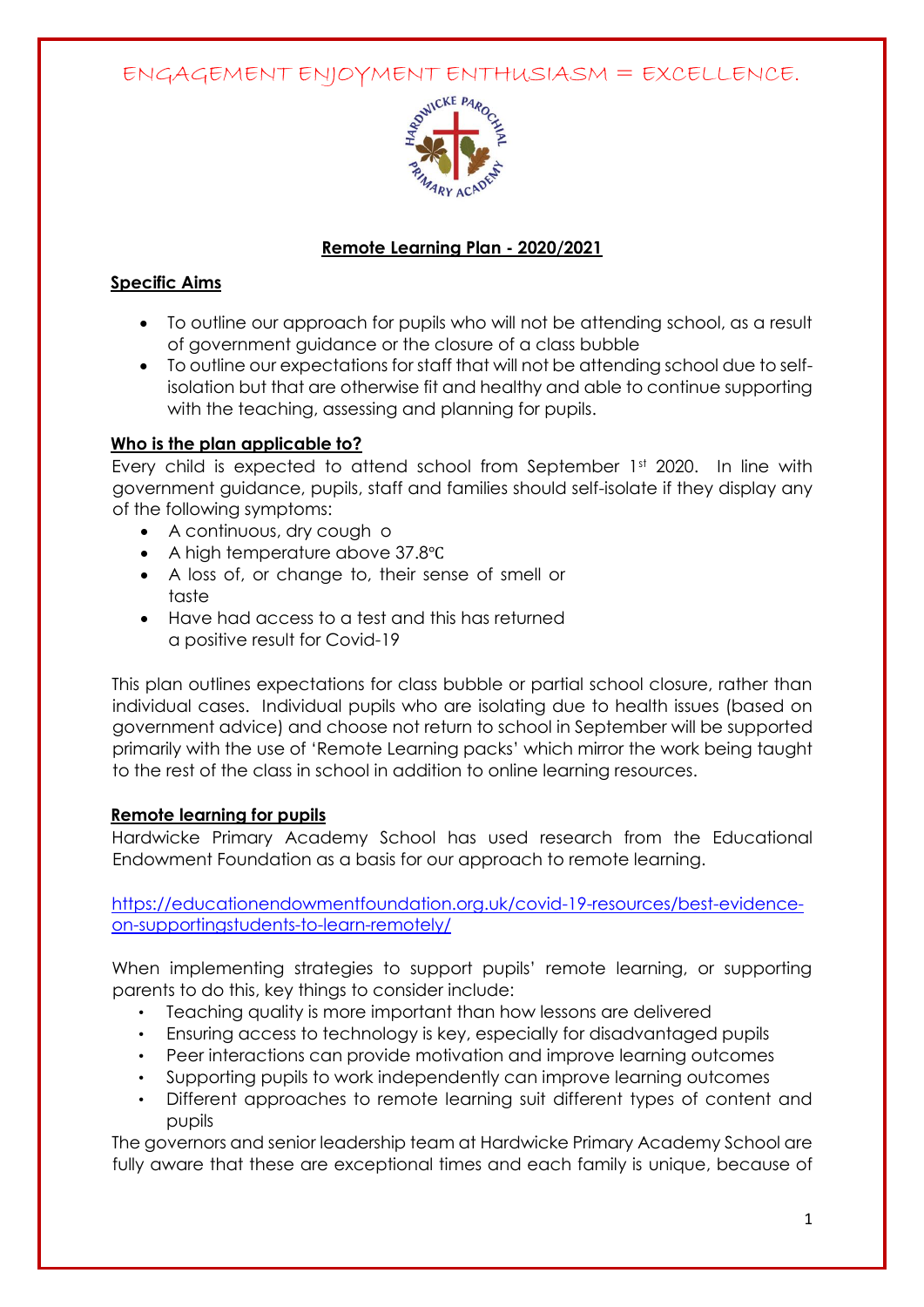this will approach remote learning in way which suits their individual needs. We realise that the circumstances that cause our school to close will affect families in a number of ways. In our planning and expectations, we are aware of the need for flexibility from all sides:

- parents may be trying to work from home so access to technology as a family may be limited;
- parents may have two or more children trying to access technology and need to prioritise the needs of young people studying towards GCSE/A Level accreditation.

The school has conducted a Technology and Access survey so that teachers are aware of the restrictions for some families and can plan Remote Learning accordingly.

Parents and staff have agreed to follow the Remote Learning Agreement.

#### **Planning for tiered local restrictions**

| <b>Tier</b>                                                       | What it means                                                                                                                        | <b>Actions we will take</b>                                                                                                                                                                                                                                                                                                                                                                                                                                                                                                                                                   |
|-------------------------------------------------------------------|--------------------------------------------------------------------------------------------------------------------------------------|-------------------------------------------------------------------------------------------------------------------------------------------------------------------------------------------------------------------------------------------------------------------------------------------------------------------------------------------------------------------------------------------------------------------------------------------------------------------------------------------------------------------------------------------------------------------------------|
|                                                                   | for our school                                                                                                                       |                                                                                                                                                                                                                                                                                                                                                                                                                                                                                                                                                                               |
| Child off<br>school<br>waiting for a<br>test                      | School open for all.<br>Teaching continues<br>$\bullet$<br>as normal waiting<br>for child to return<br>to school.                    | Parents will be directed to the school website to access<br>$\bullet$<br>the weekly overview of learning.<br>The weekly overview will details learning links, and<br>$\bullet$<br>activities which be in line with the National Curriculum<br>and the learning taking place in class.<br>Work will consist of a mixture of Oak Academy, CanDo<br>$\bullet$<br>Maths and printed worksheets based around the work<br>being completed in class.<br>Immediate access will be available via school website:<br>https://hardwicke-<br>parochial.eschools.co.uk/web/home learning / |
| $\overline{2}$<br>Child off<br>school<br>isolating for<br>14 days | School open for all.<br>Teaching continues<br>as normal to class.<br>Work will be<br>$\bullet$<br>provided for the<br>child absence. | Teachers will liaise with parents to organise Live<br>$\bullet$<br>Teaching via MS Teams.<br>Activities will be set via MS Teams.<br>$\bullet$<br>Opportunities for Paper resources will be made<br>$\bullet$<br>available.                                                                                                                                                                                                                                                                                                                                                   |
| $\overline{\mathbf{3}}$<br>Teacher<br>isolating for<br>14 days    | Children attend<br>$\bullet$<br>school.<br>Teacher teaches<br>through TEAMS at<br>home.<br>TA supports class.<br>٠                   | Teacher will deliver lessons to class from home through<br>$\bullet$<br>TEAMS system.<br>Teachers will be expected to cover - reading, writing,<br>$\bullet$<br>maths and a curriculum area (RE at least once a week.)<br>TA will support pupils in the class.<br>$\bullet$                                                                                                                                                                                                                                                                                                   |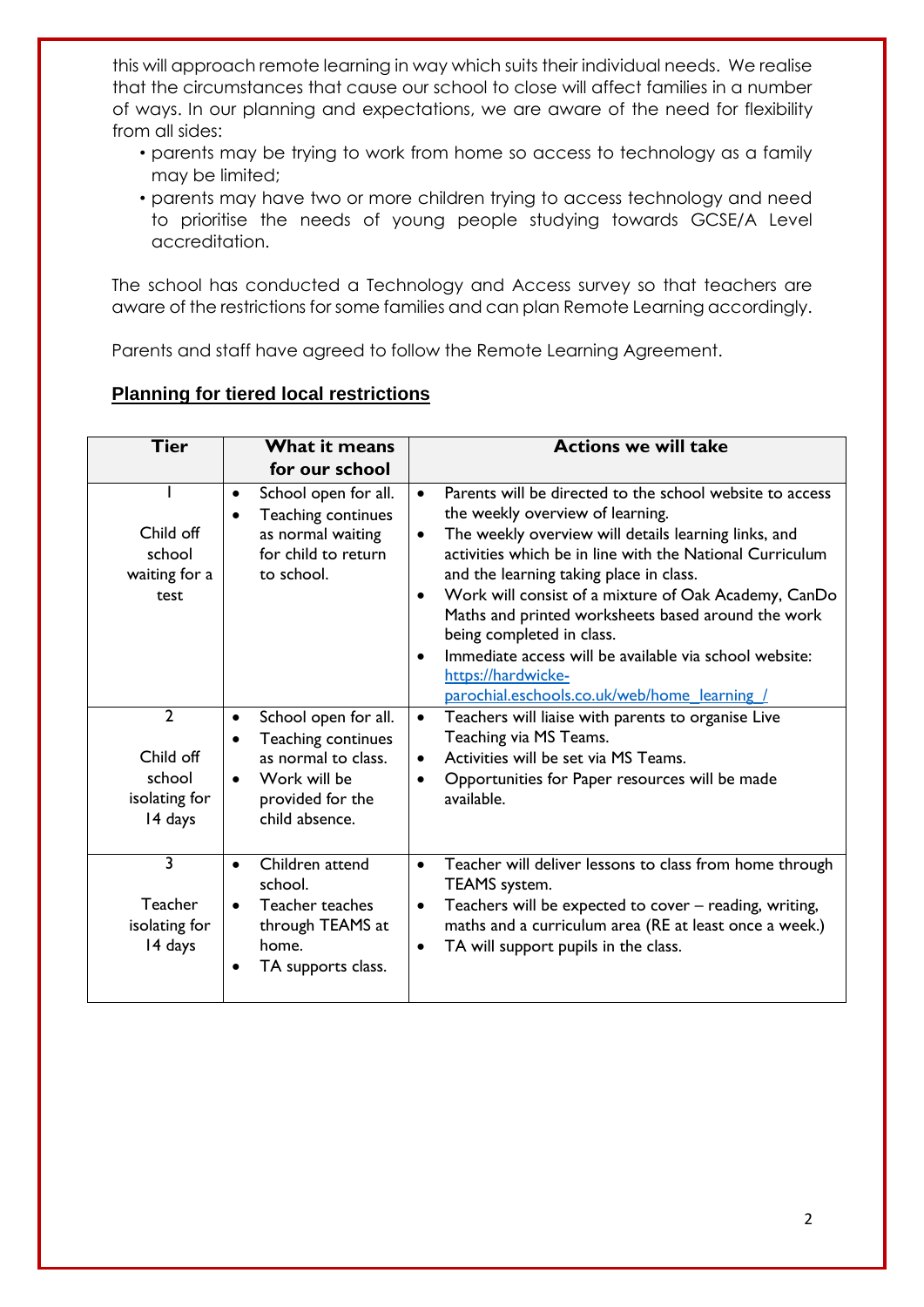| 4<br><b>Bubble</b><br>closes | No children at<br>school due to a<br>closed bubble.<br>Teachers teach<br>$\bullet$<br>through TEAMS<br>from home. | Teacher will deliver lessons to class through the TEAMS<br>$\bullet$<br>system. This may be live or pre-recorded depending on<br>which is more appropriate.<br>Children will access TEAMS from home using their own<br>$\bullet$<br>unique password.<br>Teachers will be expected to cover daily-reading,<br>$\bullet$<br>writing, maths and a curriculum area. (RE at least once a<br>week.) EYFS as appropriate.<br>$\circ$ EYFS minimum of 3 hours of learning<br>$\circ$ KSI minimum of 3 hours of learning<br>$\circ$ KS2 minimum of 4 hours of learning<br>Phonics will be taught through Letters and Sounds, using<br>$\bullet$<br>website video links and appropriate activities set.<br>School Closure page to be updated on school website.<br>$\bullet$<br>The bubble impacted will share the following<br>information by 3pm, the next working day:<br>o A timetable for Online Learning via Microsoft<br>Teams (Live teaching) and pre-recorded<br>teaching<br>Website links needed to access home<br>$\circ$<br>learning<br>along with<br>clear<br>resources<br>information about the learning for that week.<br>This will include reference to daily tasks for<br>relevant subjects<br>Curriculum map which details home learning<br>$\circ$<br>for subjects other than English and maths<br>Links to daily English lessons $-$ a mixture of<br>$\circ$<br>Oak Academy and the school's own<br>curriculum plans.<br>Links to daily Maths lessons - these will<br>$\circ$<br>predominately be linked to the CanDo Maths<br>curriculum and teachers will provide further<br>resources and guidance.<br>Worksheets to accompany lessons will be<br>$\circ$<br>available to download or for parents to<br>collect from the school office in a socially<br>distant way. |
|------------------------------|-------------------------------------------------------------------------------------------------------------------|-----------------------------------------------------------------------------------------------------------------------------------------------------------------------------------------------------------------------------------------------------------------------------------------------------------------------------------------------------------------------------------------------------------------------------------------------------------------------------------------------------------------------------------------------------------------------------------------------------------------------------------------------------------------------------------------------------------------------------------------------------------------------------------------------------------------------------------------------------------------------------------------------------------------------------------------------------------------------------------------------------------------------------------------------------------------------------------------------------------------------------------------------------------------------------------------------------------------------------------------------------------------------------------------------------------------------------------------------------------------------------------------------------------------------------------------------------------------------------------------------------------------------------------------------------------------------------------------------------------------------------------------------------------------------------------------------------------------------------------------------------------------------------------|
| 5                            | School open for key                                                                                               | Teachers will deliver lessons to class through the<br>$\bullet$                                                                                                                                                                                                                                                                                                                                                                                                                                                                                                                                                                                                                                                                                                                                                                                                                                                                                                                                                                                                                                                                                                                                                                                                                                                                                                                                                                                                                                                                                                                                                                                                                                                                                                                   |
| School                       | worker and<br>disadvantage                                                                                        | TEAMS system. This may be live or pre-recorded<br>depending on which is more appropriate.                                                                                                                                                                                                                                                                                                                                                                                                                                                                                                                                                                                                                                                                                                                                                                                                                                                                                                                                                                                                                                                                                                                                                                                                                                                                                                                                                                                                                                                                                                                                                                                                                                                                                         |
| closes                       | children only.<br>All children to be<br>home schooled                                                             | Children will access TEAMS from home using their own<br>$\bullet$<br>unique password or at school if they are a key worker<br>child.                                                                                                                                                                                                                                                                                                                                                                                                                                                                                                                                                                                                                                                                                                                                                                                                                                                                                                                                                                                                                                                                                                                                                                                                                                                                                                                                                                                                                                                                                                                                                                                                                                              |
|                              | through TEAMS.                                                                                                    | Teachers will be expected to cover daily-reading,<br>$\bullet$<br>writing, maths and a curriculum area. (RE at least once a                                                                                                                                                                                                                                                                                                                                                                                                                                                                                                                                                                                                                                                                                                                                                                                                                                                                                                                                                                                                                                                                                                                                                                                                                                                                                                                                                                                                                                                                                                                                                                                                                                                       |
|                              |                                                                                                                   | week.) EYFS as appropriate.<br>EYFS minimum of 3 hours of learning<br>$\circ$<br>KSI minimum of 3 hours of learning<br>$\circ$<br>KS2 minimum of 4 hours of learning<br>$\circ$<br>Phonics will be taught through Letters and Sounds, using<br>$\bullet$                                                                                                                                                                                                                                                                                                                                                                                                                                                                                                                                                                                                                                                                                                                                                                                                                                                                                                                                                                                                                                                                                                                                                                                                                                                                                                                                                                                                                                                                                                                          |
|                              |                                                                                                                   | website video links and appropriate activities linked to<br>the learning. Additional Live Teaching boosters with the<br>Class TA and Class Teacher will be available and<br>organised in advance.                                                                                                                                                                                                                                                                                                                                                                                                                                                                                                                                                                                                                                                                                                                                                                                                                                                                                                                                                                                                                                                                                                                                                                                                                                                                                                                                                                                                                                                                                                                                                                                 |